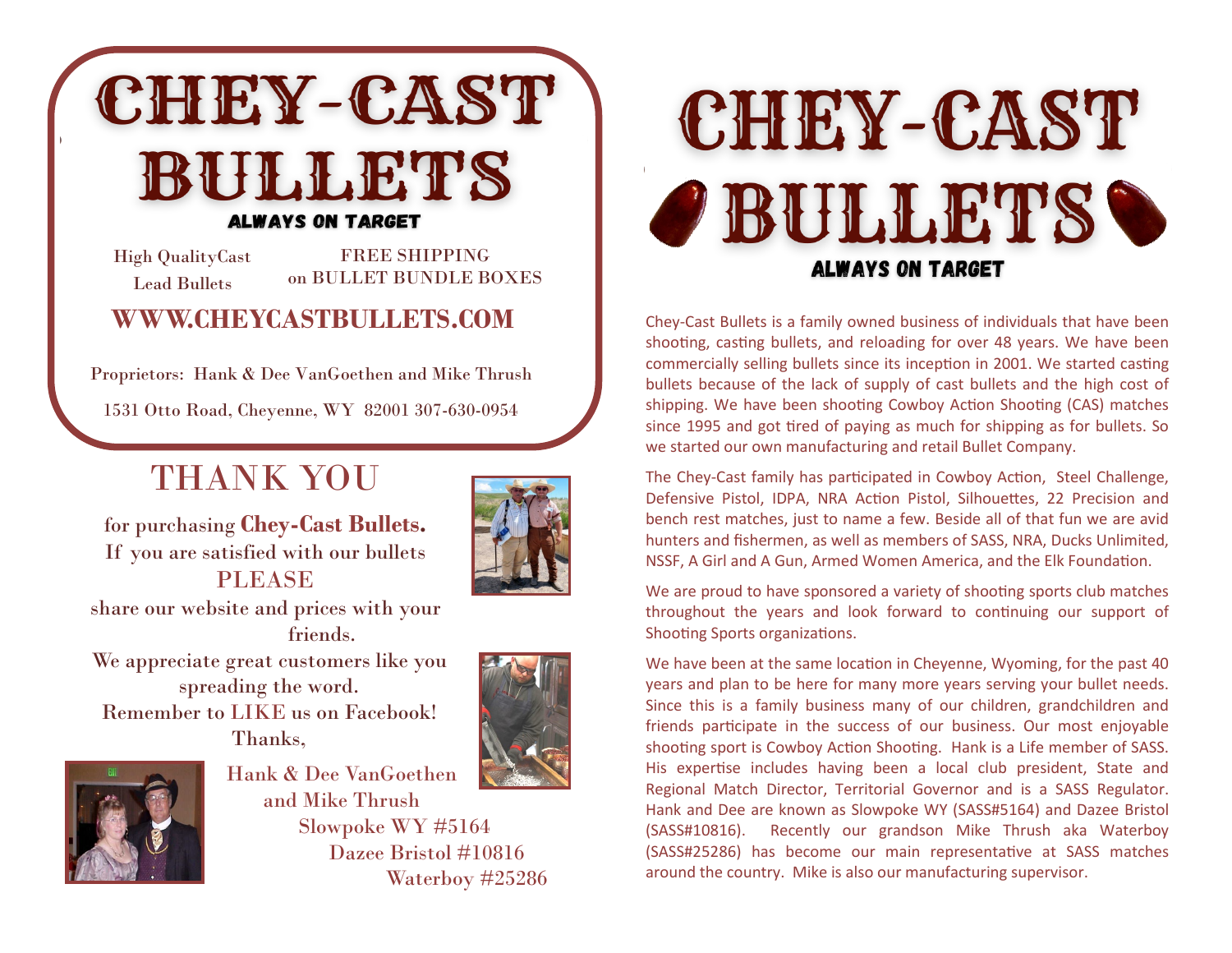### HARD-CAST BULLETS with BLACK POWDER LUBE 92% Lead, 6% Antimony & 2% Tin

| <b>Description</b>         | <b>Diameter</b>        | Weight       | <b>Picture</b> | Quantity | Price   |
|----------------------------|------------------------|--------------|----------------|----------|---------|
| 38CAL<br><b>TCFP</b>       | .358                   | 140GR        | i,             | 100      | \$19.00 |
| 38CAL<br><b>RNFP</b>       | .357-.358              | <b>158GR</b> | HE             | 100      | \$20.00 |
| 38-40 CAL<br><b>RNFP</b>   | .401                   | <b>180GR</b> | T              | 100      | \$22.00 |
| 44 CAL<br><b>RNFP</b>      | .427-.428<br>.429-.430 | 200GR        | TH,            | 100      | \$24.00 |
| 45 CAL<br><b>COLT RNFP</b> | .452                   | 200GR        | i Ela          | 100      | \$24.00 |
| 45 CAL<br><b>COLT RNFP</b> | .452                   | 250GR        | H.             | 100      | \$27.00 |

### BLACK POWDER BULLETS with BLACK POWDER LUBE 1-20 ALLOY

| <b>Description</b>         | <b>Diameter</b> | Weight | <b>Picture</b> | Quantity | <b>Price</b> |
|----------------------------|-----------------|--------|----------------|----------|--------------|
| 38-55 CAL<br><b>RNFP</b>   | .378-.380       | 245GR  | I              | 50       | \$26.00      |
| 38-55 CAL<br><b>SNOVER</b> | .378-.380       | 335GR  | :::::          | 50       | \$30.00      |
| 40 CAL<br><b>SNOVER</b>    | .409            | 400GR  | - 11           | 50       | \$33.00      |
| 45 CAL<br><b>RNFP</b>      | .458-.459       | 405GR  | IID            | 50       | \$32.00      |
| 45 CAL<br><b>SPITZER</b>   | .458-.459       | 494GR  | #I =           | 50       | \$39,00      |
| 45 CAL<br>RN               | .458-.459       | 512GR  | <b>SHITE</b>   | 50       | \$42.00      |
| 45 CAL<br><b>RNFP</b>      | .458-.459       | 500GR  | <b>ENLES</b>   | 50       | \$42.00      |
| 45 CAL<br><b>POSTELL</b>   | .458-.459       | 530GR  |                | 50       | \$44.00      |

**The Second Amendment of the United States Constitution reads: "A well regulated Militia, being necessary to the security of a free State, the right of the people to keep and bear Arms, shall not be infringed."** 

Some excerpts from an article written by **James House** for **The Illinois Shooter** winter 2020-2021, a publication of the Illinois State Rifle Association [https://www.isra.org](https://www.isra.org/)



 Although jacketed, plated, and solid copper bullets are popular, cast bullets are still chosen for a great deal of shooting. Cast bullets may be the logical choice in some cases. With the dramatic improvement in polymers, cast bullets that have been given a polymer coating are entirely practical. Several companies produce such bullets for people who load their own ammunition. In some cases, the coating is a clear material; in others, the coating has a color. Cast Performance Bullet Company offers several types of bullets with a clear polymer coating. Chey- Cast Bullets of Cheyenne, Wyoming, offers an extensive line of cast bullets that are coated with HI-TEK Supercoat®. Included are bullets that span the spectrum from 115 grains for loading 9mm caliber handguns to those that weigh 400 grains and are of .45 or .50 caliber. The Chey-Cast line includes a greater selection of bullets for use in handguns, as would be expected because of the lower velocity of bullets fired from handguns. However, there is also a very nice 165-grain bullet in a .308 caliber for use in cartridges, such as the .30-30 Winchester. Several coated bullets are also offered in .458 diameter because numerous rifles are available in that caliber, especially older designs of the lever-action or single-shot variety.

 Chey-Cast bullets are made of a very hard alloy that consists of 92% lead, 6% antimony, and 2% tin. As a result of the coating and the hardness, leading of barrels and airborne lead are virtually eliminated. However, the bullets behave much as if they were full metal jacketed types (solids) with little or no expansion on impact with soft targets. In larger calibers, they are still effective and can be used for some hunting.

 Chey-Cast bullets are available in lots of 500 or 1,000 except for heavy bullets in .45 and .50 calibers, which are available in lots of 250. One very nice service offered by Chey-Cast is that a customer can order a one-or two-pound sample of any of the bullets, except for the heavy bullets in large calibers. Chey- Cast bullets can be found on the internet at cheycastbullets.com and can be contacted at (307)630-0954. Moreover, free shipping is provided for orders over \$150. The people at Chey- Cast Bullets are serious shooters who support several organizations in the shooting sports, and they have been marketing bullets commercially for about 20 years. My wife and I shoot a lot of .38 Special ammunition, and much of it is loaded with Chey- Cast bullets. Based on my experience, their cast bullets are of very high quality.

 Chey-Cast would like to thank Jim House and Richard Vaughan for such a fine article about **"Improving the Original Bullet Type".**

*Chey-Cast offers a wide variety of cast bullets with HI-TEK Supercoat, including all popular handgun calibers and some rifle calibers.* 

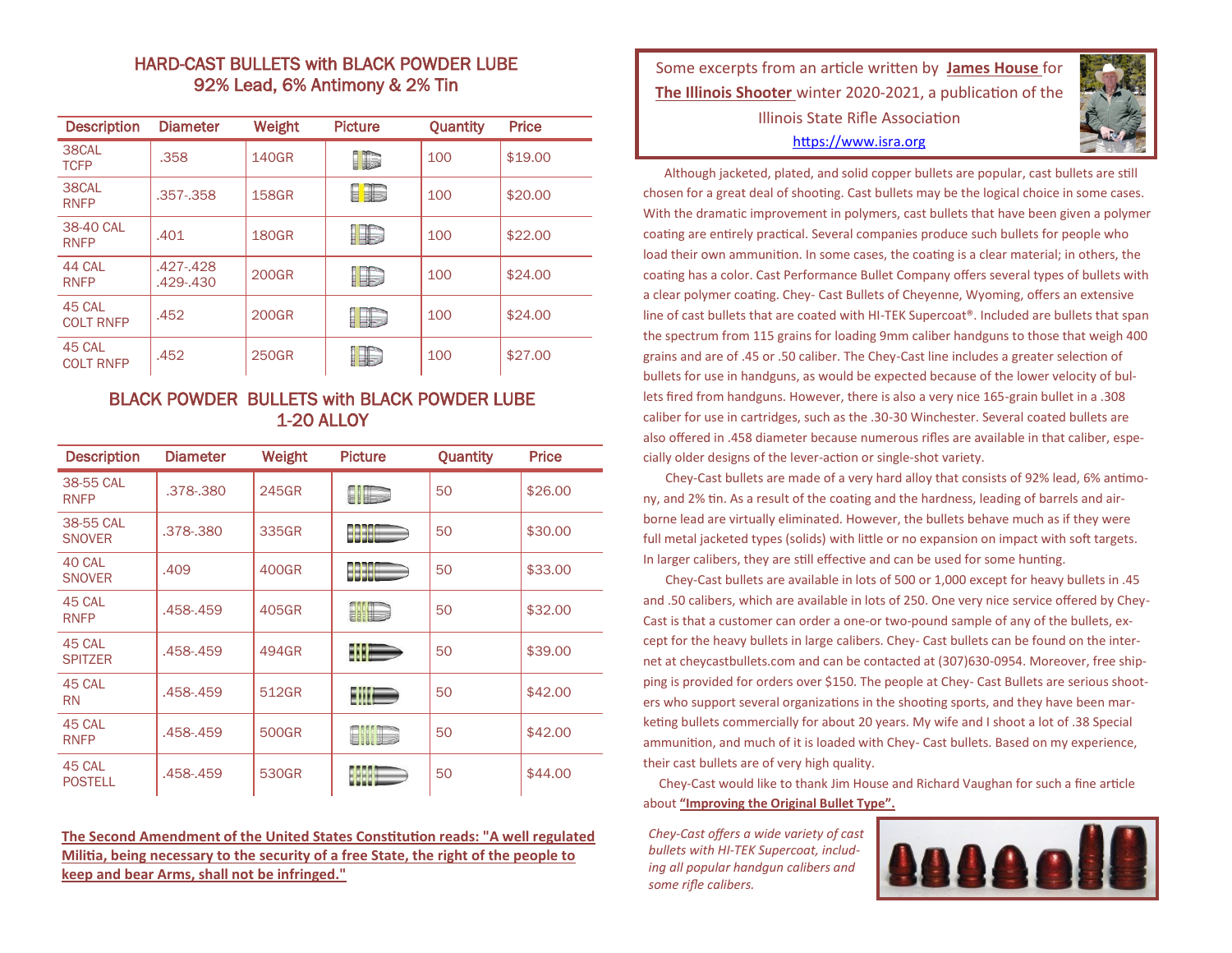Please visit our web site www.cheycastbullets.com to place your order or call us to place your order if you are picking it up in Cheyenne.

We normally maintain a large inventory of all bullets in stock. All orders are shipped by USPS priority shipping to all 50 United States. We have been shipping USPS priority since 2007 and find it to be the most economical and reliable method of shipping. If USPS tracking verifies that you have not receive your order within 3 weeks (30 days during the holiday seasons) from the date we shipped we will resend your order or refund your money. We strive to ship all orders within 3-5 business days of receipt of your order. Special or extremely large orders may take additional time. We can ship a maximum of 68 pounds of bullets in one medium size USPS priority package; your order may ship in more than one box. Normally USPS priority shipping is delivered within 3-4 business days of shipping depending on your location. We are located in Cheyenne, Wyoming USA.

Shipping cost would be \$15.95. If you want to try sample packs the shipping cost is \$8.95 for 1-5 sample packs shipped without any other bullets. You may add up to 3 sample packs to your order of other bullets for no additional shipping. All **Bullet Bundle Boxes** come with **FREE** shipping.

Our GUARANTEE is absolutely NO BS. If for any reason you are not satisfied with our bullets you may return them for a 100% refund or exchange within 30 days. Even if you just ordered the wrong bullets, you can exchange them for the difference in price. Please return them to Chey-Cast Bullets, 1531 Otto Road, Cheyenne, WY 82001. Return shipping cost is the responsibility of the customer. If you have any questions you may call us at 307-630-0954 or send us an email at [cheycastbullets@gmail.com](mailto:cheycastbullets@gmail.com) **COUALITY MADE IN THE USA!** 



**[Evil Roy](https://evilroy.com/) SASS Hall of Fame inductee Overall National and World Champion in both Cowboy Action and Wild Bunch shooting. 40 World/National shooting championship wins**

**"I have decided to shoot Chey Cast bullets for several reasons. I have known Hank for many years and like him personally. He produces a high quality hard cast bullet which has a good reputation for consistency and quality at a fair price. He produces his bullets with the Hi Tek Super-coat process which is the best coating process I am aware of. This coating totally encapsulates the bullet which reduces my exposure to lead from fired rounds and also from handling bullets while reloading. It replaces bullet lube which gums up my reloading equipment and firearms." Evil Roy**